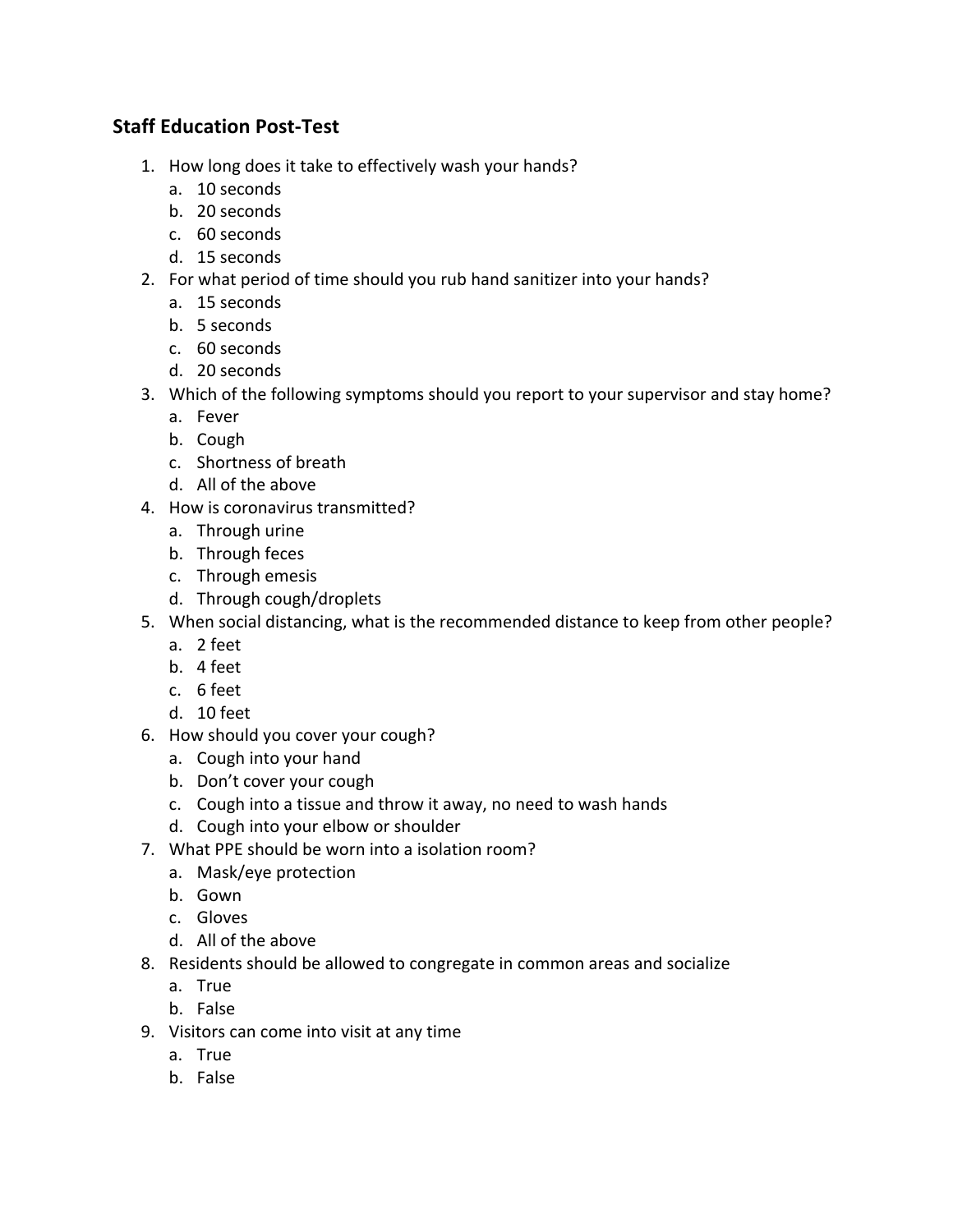- 10. Adults over 60 years old are at higher risk for suffering complications of coronavirus
	- a. True
	- b. False
- 11. You should perform hand hygiene
	- a. Before applying PPE
	- b. After removing PPE
	- c. Any time your hands become soiled/touch potentially contaminated surface/touch face mask
	- d. Before entering and after exiting a resident room/apartment
	- e. All of the above
- 12. What can we do to minimize risk for contracting coronavirus?
	- a. Perform hand hygiene often
	- b. Avoid touching face, eyes, nose or mouth
	- c. Wear appropriate PPE when indicated
	- d. All of the above
- 13. Doorknobs, hand rails, toilets and cell phones should be cleaned and disinfected frequently
	- a. True
	- b. False
- 14. When performing wellness/VS checks, what questions should be asked?
	- a. Do you have a new cough?
	- b. Do you have a new sore throat?
	- c. Do you have any shortness of breath?
	- d. All of the above
- 15. Eye protection can be cleaned/disinfected and reused
	- a. True
	- b. False
- 16. I can go into an isolation room without PPE if I'm only going to be in there for a minute
	- a. True
	- b. False
- 17. I don't need to clean equipment between use
	- a. True
	- b. False
- 18. It is my responsibility to inform my supervisor if I have been in direct contact with someone with confirmed coronavirus
	- a. True
	- b. False
- 19. If there is a shortage of PPE, masks can be reused if not soiled or moist
	- a. True
	- b. False
- 20. Upon arrival for my shift, I need to have my temperature checked and complete a questionnaire
	- a. True
	- b. False